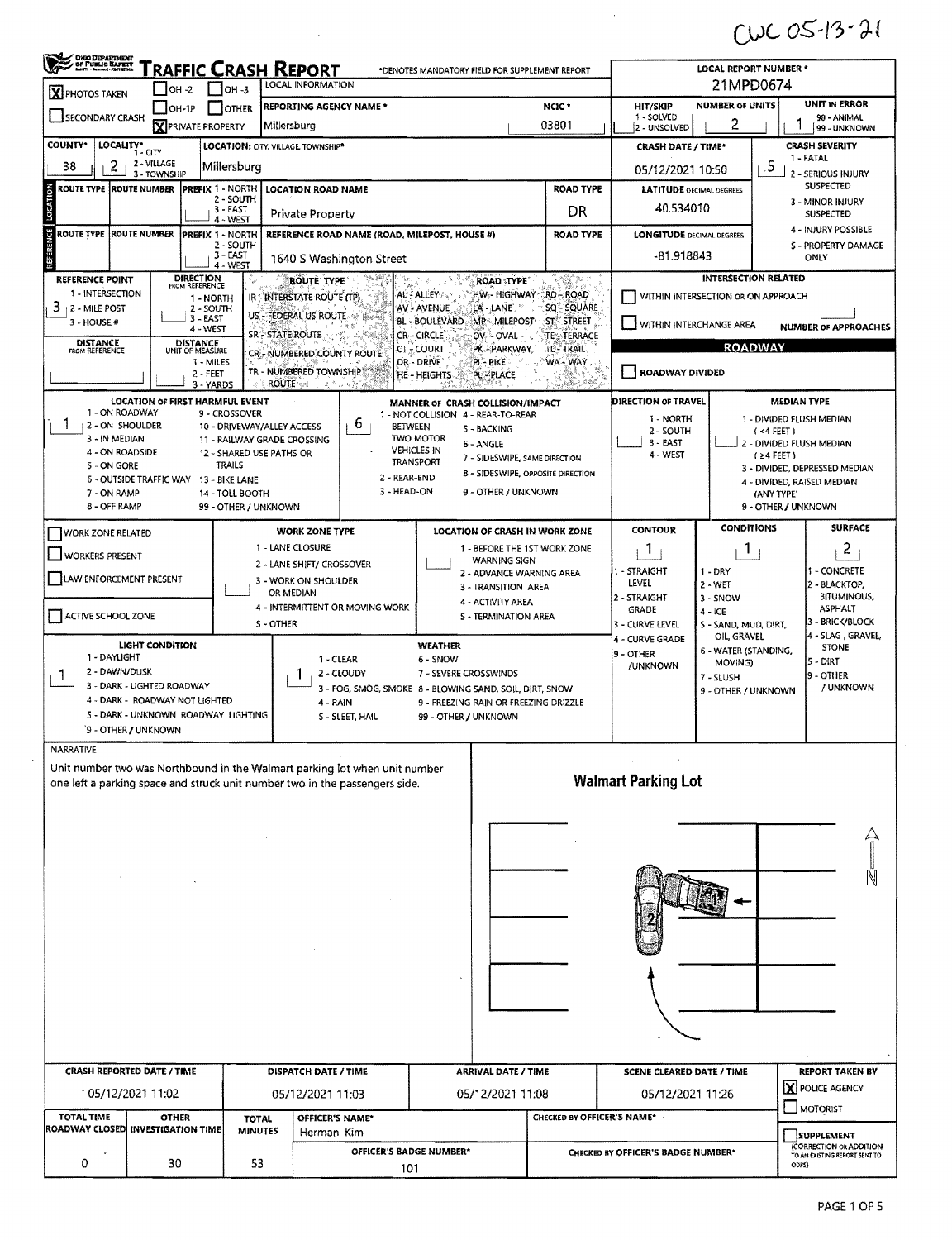|                                                                          | <b>CHIO DEPARTMENT</b><br>OF PUBLIC BAPETY                                                                            |                                                           |                                                                                   |                                            |                                                   |                                                           |                                                                 | <b>LOCAL REPORT NUMBER</b>                                |  |  |  |
|--------------------------------------------------------------------------|-----------------------------------------------------------------------------------------------------------------------|-----------------------------------------------------------|-----------------------------------------------------------------------------------|--------------------------------------------|---------------------------------------------------|-----------------------------------------------------------|-----------------------------------------------------------------|-----------------------------------------------------------|--|--|--|
|                                                                          |                                                                                                                       |                                                           |                                                                                   |                                            |                                                   |                                                           |                                                                 | 21MPD0674                                                 |  |  |  |
| UNIT#                                                                    | <b>OWNER NAME: LAST, FIRST, MIDDLE (E) SAME AS DRIVERY</b>                                                            |                                                           |                                                                                   |                                            |                                                   | <b>OWNER PHONE:INCLUDE AREA CODE (C) SAME AS DRIVER)</b>  |                                                                 | DAMAGE                                                    |  |  |  |
| 1                                                                        | COBLENTZ, RAYMOND, B                                                                                                  |                                                           |                                                                                   |                                            | 330-231-0230                                      |                                                           | 1 - NONE                                                        | DAMAGE SCALE<br>3 - FUNCTIONAL DAMAGE                     |  |  |  |
|                                                                          | OWNER ADDRESS: STREET, CITY, STATE, ZIP $\mathfrak{t} \square$ same as driver)<br>6163 CR 203, MILLERSBURG, OH, 44654 |                                                           |                                                                                   |                                            |                                                   |                                                           | 2 - MINOR DAMAGE                                                | 4 - DISABLING DAMAGE                                      |  |  |  |
|                                                                          | <b>COMMERCIAL CARRIER: NAME ADDRESS, CITY, STATE, ZIP</b>                                                             |                                                           |                                                                                   |                                            |                                                   | COMMERCIAL CARRIER PHONE: INCLUDE AREA CODE               | 9 - UNKNOWN                                                     |                                                           |  |  |  |
|                                                                          |                                                                                                                       |                                                           |                                                                                   |                                            |                                                   |                                                           | DAMAGED AREA(S)                                                 |                                                           |  |  |  |
|                                                                          | LP STATE   LICENSE PLATE #                                                                                            |                                                           | <b>VEHICLE IDENTIFICATION #</b>                                                   |                                            | <b>VEHICLE YEAR</b>                               | <b>VEHICLE MAKE</b>                                       |                                                                 | INDICATE ALL THAT APPLY                                   |  |  |  |
| ОН                                                                       | <b>FXL6567</b>                                                                                                        |                                                           | 5TEPM62N24Z390474                                                                 |                                            | 2004                                              | <b>TOYOTA</b>                                             |                                                                 |                                                           |  |  |  |
| <b>X</b> INSURANCE                                                       | <b>INSURANCE COMPANY</b><br>AMERICAN SELECT                                                                           |                                                           | <b>INSURANCE POLICY #</b><br>WNP 7350340                                          |                                            | <b>COLOR</b>                                      | <b>VEHICLE MODEL</b><br>TACOMA                            |                                                                 |                                                           |  |  |  |
|                                                                          | TYPE OF USE                                                                                                           |                                                           | US DOT #                                                                          |                                            | SIL<br>TOWED BY: COMPANY NAME                     |                                                           |                                                                 |                                                           |  |  |  |
| IN EMERGENCY<br>COMMERCIAL<br><b>GOVERNMENT</b><br>RESPONSE              |                                                                                                                       |                                                           |                                                                                   |                                            |                                                   |                                                           |                                                                 |                                                           |  |  |  |
| VEHICLE WEIGHT GVWR/GCWR<br># OCCUPANTS<br>INTERLOCK<br>$1 - 510$ K LBS. |                                                                                                                       |                                                           |                                                                                   |                                            | MATERIAL<br>CLASS <sup>#</sup>                    | <b>HAZARDOUS MATERIAL</b><br>PLACARD (D #                 |                                                                 |                                                           |  |  |  |
| <b>DEVICE</b><br>EQUIPPED                                                | <b>HIT/SKIP UNIT</b>                                                                                                  |                                                           | 2 - 10.001 - 26K LBS.<br>$3 - 26$ K LBS.                                          |                                            | RELEASED<br>PLACARD                               |                                                           |                                                                 |                                                           |  |  |  |
|                                                                          | 1 - PASSENGER CAR                                                                                                     | 6 - VAN (9-1S SEATS)                                      | 12 - GOLF CART                                                                    |                                            | 18 - LIMO (LIVERY VEHICLE)                        | 23 - PEDESTRIAN/SKATER                                    |                                                                 |                                                           |  |  |  |
|                                                                          | 2 - PASSENGER VAN<br>(MINIVAN)                                                                                        | 7 - MOTORCYCLE 2-WHEELED<br>8 - MOTORCYCLE 3-WHEELED      | 13 - SNOWMOBILE<br>14 - SINGLE UNIT                                               |                                            | 19 - BUS (16 + PASSENGERS)                        | 24 - WHEELCHAIR (ANY TYPE)                                |                                                                 |                                                           |  |  |  |
|                                                                          | UNIT TYPE 3 - SPORT UTILITY<br>VEHICLE                                                                                | 9 - AUTOCYCLE                                             | TRUCK<br>15 - SEMI-TRACTOR                                                        | 20 - OTHER VEHICLE<br>21 - HEAVY EQUIPMENT |                                                   | 2S - OTHER NON-MOTORIST<br>26 - BICYCLE                   |                                                                 |                                                           |  |  |  |
|                                                                          | 4 - PICK UP                                                                                                           | 10 - MOPED OR MOTORIZED<br>BICYCLE                        | 16 - FARM EQUIPMENT                                                               |                                            | 22 - ANIMAL WITH RIDER OR<br>ANIMAL-DRAWN VEHICLE | 27 - TRAIN                                                |                                                                 |                                                           |  |  |  |
|                                                                          | S - CARGO VAN<br>(ATV/UTV)                                                                                            | 11 - ALL TERRAIN VEHICLE                                  | 17 - MOTORHOME                                                                    |                                            |                                                   | 99 - UNKNOWN OR HIT/SKIP                                  |                                                                 |                                                           |  |  |  |
|                                                                          | # OF TRAILING UNITS                                                                                                   |                                                           |                                                                                   |                                            |                                                   |                                                           |                                                                 |                                                           |  |  |  |
| VEHICLE                                                                  | WAS VEHICLE OPERATING IN AUTONOMOUS<br>MODE WHEN CRASH OCCURRED?                                                      |                                                           | 0 - NO AUTOMATION                                                                 |                                            | 3 - CONDITIONAL AUTOMATION 9 - UNKNOWN            |                                                           |                                                                 |                                                           |  |  |  |
|                                                                          |                                                                                                                       | 0                                                         | 1 - DRIVER ASSISTANCE                                                             |                                            | 4 - HIGH AUTOMATION                               |                                                           |                                                                 |                                                           |  |  |  |
|                                                                          | -YES 2-NO 9-OTHER/UNKNOWN                                                                                             | MODE LEVEL                                                | AUTONOMOUS 2 - PARTIAL AUTOMATION 5 - FULL AUTOMATION                             |                                            |                                                   |                                                           | ø                                                               |                                                           |  |  |  |
|                                                                          | 1 - NONE                                                                                                              | 6 - BUS - CHARTER/TOUR                                    | 11 - FIRE                                                                         | 16 - FARM                                  |                                                   | 21 - MAIL CARRIER                                         |                                                                 |                                                           |  |  |  |
|                                                                          | 2 - TAXI<br>7 - BUS - INTERCITY<br>12 - MILITARY<br>3 - ELECTRONIC RIDE<br>8 - BUS - SHUTTLE<br>13 - POLICE           |                                                           |                                                                                   |                                            | 17 - MOWING<br>18 - SNOW REMOVAL                  | 99 - OTHER / UNKNOWN                                      |                                                                 |                                                           |  |  |  |
| <b>SPECIAL</b>                                                           | <b>SHARING</b><br>9 - BUS - OTHER<br><b>14 - PUBLIC UTILITY</b><br><b>FUNCTION 4 - SCHOOL TRANSPORT</b>               |                                                           |                                                                                   |                                            | 19 - TOWING                                       |                                                           |                                                                 |                                                           |  |  |  |
|                                                                          | 5 - BUS - TRANSIT/COMMUTER                                                                                            | 10 - AMBULANCE                                            | 15 - CONSTRUCTION EQUIP.                                                          |                                            | 20 - SAFETY SERVICE<br><b>PATROL</b>              |                                                           |                                                                 | 12                                                        |  |  |  |
|                                                                          | 1 - NO CARGO BODY TYPE                                                                                                | 4 - LOGGING                                               | 7 - GRAIN/CHIPS/GRAVEL                                                            | 11 - DUMP                                  |                                                   | 99 - OTHER / UNKNOWN                                      |                                                                 |                                                           |  |  |  |
| CARGO                                                                    | / NOT APPLICABLE<br>$2 - 60S$                                                                                         | 5 - INTERMODAL<br><b>CONTAINER CHASSIS</b>                | 8 - POLE<br>9 - CARGO TANK                                                        |                                            | 12 - CONCRETE MIXER<br>13 - AUTO TRANSPORTER      |                                                           |                                                                 |                                                           |  |  |  |
| <b>BODY</b>                                                              | 3 - VEHICLE TOWING<br>ANOTHER MOTOR VEHICLE                                                                           | 6 - CARGOVAN<br>/ENCLOSED BOX                             | 10 - FLAT 8ED                                                                     |                                            | 14 - GARBAGE/REFUSE                               |                                                           |                                                                 | 9                                                         |  |  |  |
| <b>TYPE</b>                                                              | 1 - TURN SIGNALS                                                                                                      | 4 - BRAKES                                                | 7 - WORN OR SLICK TIRES                                                           |                                            | 9 - MOTOR TROUBLE                                 | 99 - OTHER / UNKNOWN                                      |                                                                 |                                                           |  |  |  |
| <b>VEHICLE</b>                                                           | 2 - HEAD LAMPS                                                                                                        | S - STEERING                                              | 8 - TRAILER EQUIPMENT<br><b>DEFECTIVE</b>                                         |                                            | 10 - DISABLED FROM PRIOR<br><b>ACCIDENT</b>       |                                                           |                                                                 |                                                           |  |  |  |
| <b>DEFECTS</b>                                                           | 3 - TAIL LAMPS                                                                                                        | 6 - TIRE BLOWOUT                                          |                                                                                   |                                            |                                                   |                                                           | $\Box$ - NO DAMAGE [ 0 ]                                        | L. UNDERCARRIAGE [14]                                     |  |  |  |
|                                                                          | 1 - INTERSECTION -                                                                                                    | 4 - MIDBLOCK -                                            | 7 - SHOULDER/ROADSIDE                                                             |                                            | 10 - DRIVEWAY ACCESS                              | 99 - OTHER / UNKNOWN                                      |                                                                 |                                                           |  |  |  |
| NON-                                                                     | MARKED CROSSWALK<br>2 - INTERSECTION -                                                                                | MARKED CROSSWALK<br>5 - TRAVEL LANE -                     | 8 - SIDEWALK                                                                      |                                            | 11 - SHARED USE PATHS<br>OR TRAILS                |                                                           | $\Box$ -TOP[13]                                                 | $\Box$ - ALL AREAS [ 15 ]                                 |  |  |  |
| MOTORIST<br>LOCATION                                                     | UNMARKED CROSSWALK<br>3 - INTERSECTION - OTHER                                                                        | OTHER LOCATION<br><b>6 - BICYCLE LANE</b>                 | 9 - MEDIAN/CROSSING<br><b>ISLAND</b>                                              |                                            | 12 - FIRST RESPONDER<br>AT INCIDENT SCENE         |                                                           |                                                                 | $\Box$ - UNIT NOT AT SCENE [ 16 ]                         |  |  |  |
|                                                                          | 1 - NON-CONTACT                                                                                                       | 1 - STRAIGHT AHEAD                                        | 9 - LEAVING TRAFFIC                                                               |                                            | 15 - WALKING, RUNNING,                            | 21 - STANDING OUTSIDE                                     |                                                                 | INITIAL POINT OF CONTACT                                  |  |  |  |
|                                                                          | 2 - NON-COLLISION<br>8                                                                                                | 2 - BACKING<br>3 - CHANGING LANES                         | LANE<br>10 - PARKED                                                               |                                            | JOGGING, PLAYING<br>16 - WORKING                  | DISABLED VEHICLE<br>99 - OTHER / UNKNOWN                  | 0 - NO DAMAGE                                                   | 14 - UNDERCARRIAGE                                        |  |  |  |
| 3                                                                        | 3 - STRIKING                                                                                                          | 4 - OVERTAKING/PASSING<br>PRE-CRASH 5 - MAKING RIGHT TURN | 11 - SLOWING OR STOPPED<br>IN TRAFFIC                                             |                                            | 17 - PUSHING VEHICLE<br>18 - APPROACHING OR       |                                                           | 1-12 - REFER TO UNIT 15 - VEHICLE NOT AT SCENE<br>11<br>DIAGRAM |                                                           |  |  |  |
| ACTION                                                                   | 4 - STRUCK<br><b>S - BOTH STRIKING</b>                                                                                | <b>ACTIONS 6 - MAKING LEFT TURN</b>                       | 12 - DRIVERLESS                                                                   |                                            | LEAVING VEHICLE                                   |                                                           | 99 - UNKNOWN<br>$13 - TOP$                                      |                                                           |  |  |  |
|                                                                          | & STRUCK                                                                                                              | 7 - MAKING U-TURN<br><b>B-ENTERING TRAFFIC</b>            | 13 - NEGOTIATING A CURVE<br>14 - ENTERING OR CROSSING                             |                                            | 19 - STANDING<br>20 - OTHER NON-MOTORIST          |                                                           |                                                                 |                                                           |  |  |  |
|                                                                          | 9 - OTHER / UNKNOWN<br>1 - NONE                                                                                       | LANE                                                      | SPECIFIED LOCATION<br>8 - FOLLOWING TOO CLOSE 13 - IMPROPER START FROM            |                                            | 18 - OPERATING DEFECTIVE                          | 23 - OPENING DOOR INTO                                    |                                                                 | TRAFFIC                                                   |  |  |  |
|                                                                          | 2 - FAILURE TO VIELD                                                                                                  | /ACDA                                                     | A PARKED POSITION                                                                 |                                            | <b>EQUIPMENT</b>                                  | <b>ROADWAY</b>                                            | <b>TRAFFICWAY FLOW</b><br>1 - ONE-WAY                           | TRAFFIC CONTROL<br>1 - ROUNDABOUT 4 - 5TOP SIGN           |  |  |  |
| 2                                                                        | 3 - RAN RED LIGHT<br>4 - RAN STOP SIGN                                                                                | 9 - IMPROPER LANE<br>CHANGE                               | 14 - STOPPED OR PARKED<br><b>ILLEGALLY</b>                                        |                                            | 19 - LOAD SHIFTING<br>/FALLING/SPILLING           | 99 - OTHER IMPROPER<br><b>ACTION</b>                      | 2 - TWO-WAY<br>2                                                | 2 - SIGNAL<br>S - YIELD SIGN<br>b                         |  |  |  |
|                                                                          | S - UNSAFE SPEED<br>CONTRIBUTING 6 - IMPROPER TURN                                                                    | 10 - IMPROPER PASSING<br>11 - DROVE OFF ROAD              | 15 - SWERVING TO AVOID<br>16 - WRONG WAY                                          |                                            | 20 - IMPROPER CROSSING<br>21 - LYING IN ROADWAY   |                                                           |                                                                 | 3 - FLASHER<br>6 - NO CONTROL                             |  |  |  |
|                                                                          | CIRCUMSTANCES 7 - LEFT OF CENTER                                                                                      | 12 - IMPROPER BACKING                                     | 17 - VISION OBSTRUCTION                                                           |                                            | 22 - NOT DISCERNIBLE                              |                                                           | # OF THROUGH LANES                                              | <b>RAIL GRADE CROSSING</b>                                |  |  |  |
|                                                                          | <b>SEOUENCE OF EVENTS</b>                                                                                             |                                                           |                                                                                   |                                            |                                                   |                                                           | ON ROAD                                                         | 1 - NOT INVLOVED<br>2 - INVOLVED-ACTIVE CROSSING          |  |  |  |
|                                                                          | 1 - OVERTURN/ROLLOVER                                                                                                 | 7 - SEPARATION OF UNITS                                   | <b>LEWENTS.</b><br>12 - DOWNHILL RUNAWAY                                          |                                            | 19 - ANIMAL -OTHER                                | materiali<br>للقبيبة معما<br>23 - STRUCK BY FALLING,      | 2                                                               | 3 - INVOLVED-PASSIVE CROSSING                             |  |  |  |
| Z0                                                                       | 2 - FIRE/EXPLOSION                                                                                                    | 8 - RAN OFF ROAD RIGHT                                    | 13 - OTHER NON-COLLISION 20 - MOTOR VEHICLE IN                                    |                                            | <b>TRANSPORT</b>                                  | <b>SHIFTING CARGO OR</b><br>ANYTHING SET IN               |                                                                 | UNIT / NON-MOTORIST DIRECTION                             |  |  |  |
| 2                                                                        | 3 - IMMERSION<br>4 - JACKKNIFE                                                                                        | 9 - RAN OFF ROAD LEFT<br>10 - CROSS MEDIAN                | 14 - PEDESTRIAN<br>15 - PEDALCYCLE                                                |                                            | 21 - PARKED MOTOR                                 | MOTION BY A MOTOR<br>VEHICLE                              |                                                                 | 1 - NORTH<br>S - NORTHEAST                                |  |  |  |
|                                                                          | S - CARGO / EQUIPMENT<br>LOSS OR SHIFT                                                                                | 11 - CROSS CENTERLINE -<br>OPPOSITE DIRECTION             | 16 - RAILWAY VEHICLE<br>17 - ANIMAL - FARM                                        |                                            | <b>VEHICLE</b><br>22 - WORK ZONE                  | 24 - OTHER MOVABLE<br>OBJECT                              |                                                                 | 6 - NORTHWEST<br>2 - SOUTH<br>$3 - EAST$<br>7 - SOUTHEAST |  |  |  |
|                                                                          | 6 - EQUIPMENT FAILURE                                                                                                 | OF TRAVEL                                                 | 18 - ANIMAL - DEER                                                                |                                            | MAINTENANCE<br><b>EQUIPMENT</b>                   |                                                           | э<br><b>FROM</b><br>TO I                                        | b<br>4 - WEST<br><b>B - SOUTHWEST</b>                     |  |  |  |
|                                                                          | 25 - IMPACT ATTENUATOR 31 - GUARDRAIL END                                                                             |                                                           | <b>EXAMPLE 22 COLLISION WITH FIXED OBJECT - STRUCK</b><br>3B - OVERHEAD SIGN POST |                                            | 4S - EMBANKMENT                                   | owner mengolasyatka ta<br>52 - BUILDING                   |                                                                 | 9 - OTHER / UNKNOWN                                       |  |  |  |
|                                                                          | / CRASH CUSHION<br>26 - BRIDGE OVERHEAD                                                                               | 32 - PORTABLE BARRIER<br>33 - MEDIAN CABLE BARRIER        | 39 - LIGHT / LUMINARIES<br><b>SUPPORT</b>                                         | 46 - FENCE                                 | 47 - MAILBOX                                      | 53 - TUNNEL                                               | UNIT SPEED                                                      | DETECTED SPEED                                            |  |  |  |
|                                                                          | <b>STRUCTURE</b>                                                                                                      | 34 - MEDIAN GUARORAIL                                     | 40 - UTILITY POLE                                                                 | 48 - TREE-                                 |                                                   | <b>S4 - OTHER FIXED</b><br>OBJECT<br>99 - OTHER / UNKNOWN |                                                                 | 1 - STATED / ESTIMATED SPEED                              |  |  |  |
|                                                                          | 27 - BRIDGE PIER OR<br>ABUTMENT                                                                                       | <b>BARRIER</b><br>35 - MEDIAN CONCRETE                    | 41 - OTHER POST, POLE<br>OR SUPPORT                                               |                                            | 49 - FIRE HYDRANT<br>S0 - WORK ZONE               |                                                           | 2                                                               |                                                           |  |  |  |
|                                                                          | 28 - BRIDGE PARAPET<br>29 - BRIDGE RAIL                                                                               | <b>BARRIER</b><br>36 - MEDIAN OTHER BARRIER 43 - CURB     | 42 - CULVERT                                                                      |                                            | MAINTENANCE<br>EQUIPMENT                          |                                                           | POSTED SPEED                                                    | 2 - CALCULATED / EDR                                      |  |  |  |
|                                                                          | 30 - GUARDRAIL FACE                                                                                                   | 37 - TRAFFIC SIGN POST                                    | 44 - DITCH                                                                        | 51 - WALL                                  |                                                   |                                                           |                                                                 | 3 - UNDETERMINED                                          |  |  |  |
|                                                                          | FIRST HARMFUL EVENT                                                                                                   |                                                           | <b>MOST HARMFUL EVENT</b>                                                         |                                            |                                                   |                                                           |                                                                 |                                                           |  |  |  |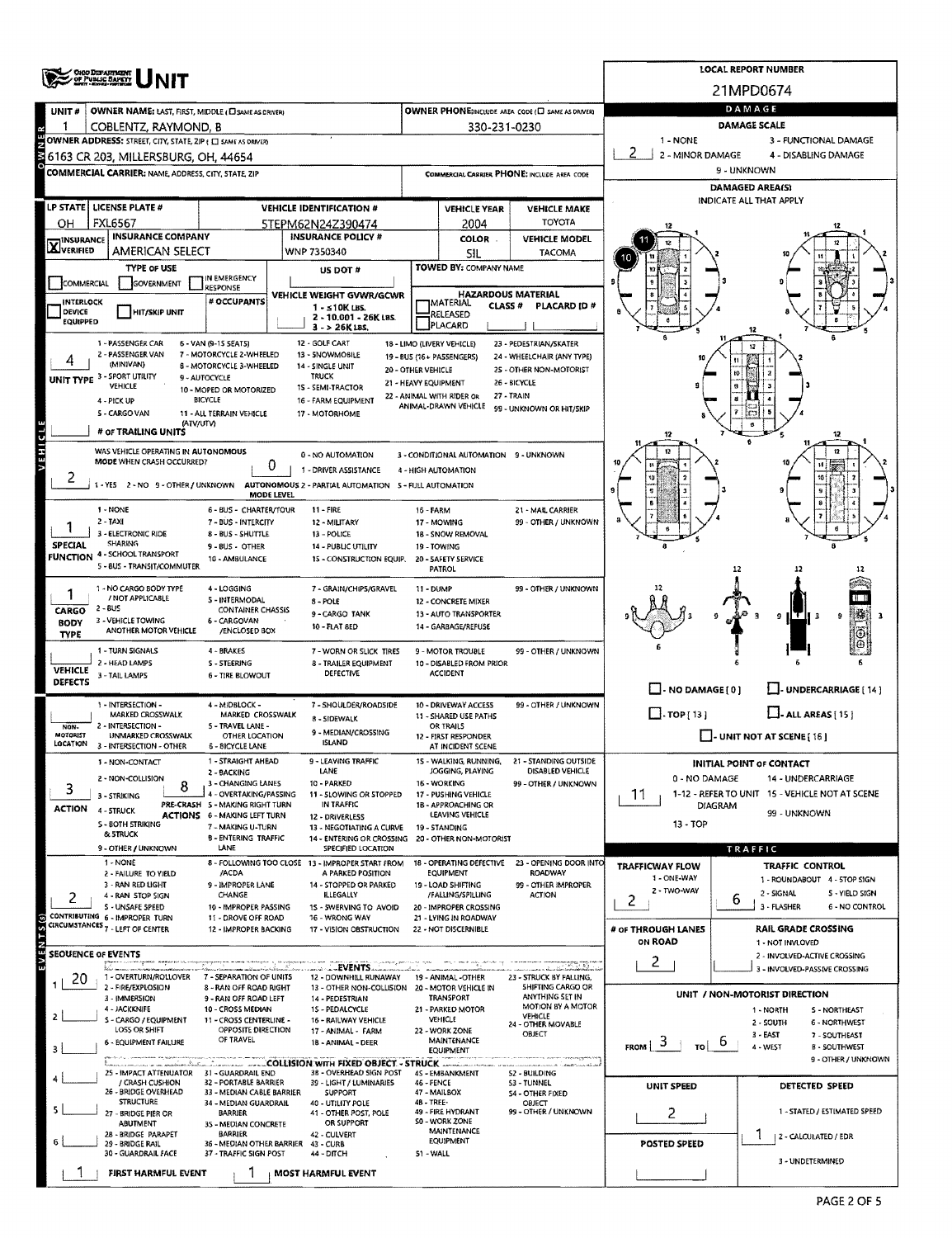|                                                                                       | <b>OHIO DEPARTMENT</b>                                             |                                                          | <b>LOCAL REPORT NUMBER</b>                                                               |                                             |                                                    |                                                       |                                                         |                                                                      |  |  |  |  |
|---------------------------------------------------------------------------------------|--------------------------------------------------------------------|----------------------------------------------------------|------------------------------------------------------------------------------------------|---------------------------------------------|----------------------------------------------------|-------------------------------------------------------|---------------------------------------------------------|----------------------------------------------------------------------|--|--|--|--|
|                                                                                       | OF PUBLIC SAFETY                                                   |                                                          |                                                                                          |                                             |                                                    |                                                       |                                                         | 21MPD0674                                                            |  |  |  |  |
| UNIT#                                                                                 | OWNER NAME: LAST, FIRST, MIDDLE (C) SAME AS DRIVER)                |                                                          |                                                                                          |                                             |                                                    | OWNER PHONE:INCLUDE AREA CODE (E) SAME AS DRIVER)     | DAMAGE                                                  |                                                                      |  |  |  |  |
| 2                                                                                     | TEAL, CARRIE, A                                                    |                                                          |                                                                                          |                                             | 740-627-1586                                       |                                                       |                                                         | <b>DAMAGE SCALE</b>                                                  |  |  |  |  |
|                                                                                       | OWNER ADDRESS: STREET, CITY, STATE, ZIP ( C SAME AS ORIVER)        |                                                          |                                                                                          |                                             |                                                    |                                                       | 1 - NONE                                                | 3 - FUNCTIONAL DAMAGE                                                |  |  |  |  |
|                                                                                       | 29080 CHESTNUT RIDGE ROAD, DANVILLE, OH, 43014                     |                                                          |                                                                                          |                                             |                                                    |                                                       | 2 - MINOR DAMAGE<br>4 - DISABLING DAMAGE<br>9 - UNKNOWN |                                                                      |  |  |  |  |
|                                                                                       | <b>COMMERCIAL CARRIER: NAME, ADDRESS, CITY, STATE, ZIP</b>         |                                                          |                                                                                          | COMMERCIAL CARRIER PHONE: INCLUDE AREA CODE |                                                    |                                                       | <b>DAMAGED AREA(S)</b>                                  |                                                                      |  |  |  |  |
|                                                                                       | LP STATE   LICENSE PLATE #                                         |                                                          | <b>VEHICLE IDENTIFICATION #</b>                                                          |                                             |                                                    |                                                       |                                                         | INDICATE ALL THAT APPLY                                              |  |  |  |  |
| OH                                                                                    | <b>HFC5786</b>                                                     | 1G1PD55B6E7229529                                        |                                                                                          | <b>VEHICLE YEAR</b><br>2014                 | <b>VEHICLE MAKE</b><br><b>CHEVROLET</b>            |                                                       |                                                         |                                                                      |  |  |  |  |
|                                                                                       | <b>INSURANCE COMPANY</b>                                           |                                                          | <b>INSURANCE POLICY #</b>                                                                |                                             | COLOR                                              | <b>VEHICLE MODEL</b>                                  |                                                         |                                                                      |  |  |  |  |
| <b>X</b> INSURANCE                                                                    | ALLSTATE                                                           |                                                          | 092921788                                                                                |                                             | <b>BLK</b>                                         | CRUZE                                                 |                                                         |                                                                      |  |  |  |  |
|                                                                                       | <b>TYPE OF USE</b>                                                 | IN EMERGENCY                                             | US DOT #                                                                                 |                                             | TOWED BY: COMPANY NAME                             |                                                       |                                                         |                                                                      |  |  |  |  |
| <b>GOVERNMENT</b><br><b>COMMERCIAL</b><br><b>RESPONSE</b><br>VEHICLE WEIGHT GVWR/GCWR |                                                                    |                                                          |                                                                                          |                                             | <b>HAZARDOUS MATERIAL</b>                          |                                                       |                                                         |                                                                      |  |  |  |  |
| # OCCUPANTS<br>INTERLOCK<br>$1 - s10K$ LBS.<br><b>IDEVICE</b><br><b>HIT/SKIP UNIT</b> |                                                                    |                                                          |                                                                                          |                                             | <b>IMATERIAL</b><br>CLASS <sup>#</sup><br>RELEASED | PLACARD ID#                                           |                                                         |                                                                      |  |  |  |  |
| <b>EQUIPPED</b>                                                                       |                                                                    |                                                          | 2 - 10.001 - 26K LBS.<br>$3 - 26K$ LBS.                                                  |                                             | PLACARD                                            |                                                       |                                                         |                                                                      |  |  |  |  |
|                                                                                       | 1 - PASSENGER CAR                                                  | 6 - VAN (9-15 SEATS)                                     | 12 - GOLF CART                                                                           |                                             | 18 - LIMO (LIVERY VEHICLE)                         | 23 - PEDESTRIAN/SKATER                                |                                                         |                                                                      |  |  |  |  |
|                                                                                       | 2 - PASSENGER VAN<br>(MINIVAN)                                     | 7 - MOTORCYCLE 2-WHEELED<br>8 - MOTORCYCLE 3-WHEELED     | 13 - SNOWMOBILE<br>14 - SINGLE UNIT                                                      | 20 - OTHER VEHICLE                          | 19 - BUS (16+ PASSENGERS)                          | 24 - WHEELCHAIR (ANY TYPE)<br>25 - OTHER NON-MOTORIST |                                                         |                                                                      |  |  |  |  |
|                                                                                       | UNIT TYPE 3 - SPORT UTILITY<br>VEHICLE                             | 9 - AUTOCYCLE<br>10 - MOPED OR MOTORIZED                 | <b>TRUCK</b><br>15 - SEMI-TRACTOR                                                        | 21 - HEAVY EQUIPMENT                        |                                                    | 26 - BICYCLE                                          |                                                         |                                                                      |  |  |  |  |
|                                                                                       | 4 - PICK UP                                                        | <b>BICYCLE</b>                                           | 16 - FARM EQUIPMENT                                                                      |                                             | 22 - ANIMAL WITH RIDER OR<br>ANIMAL-DRAWN VEHICLE  | 27 - TRAIN<br>99 - UNKNOWN OR HIT/SKIP                |                                                         |                                                                      |  |  |  |  |
|                                                                                       | S - CARGO VAN<br>(ATV/UTV)                                         | 11 - ALL TERRAIN VEHICLE                                 | 17 - MOTORHOME                                                                           |                                             |                                                    |                                                       |                                                         |                                                                      |  |  |  |  |
| ರ                                                                                     | # OF TRAILING UNITS                                                |                                                          |                                                                                          |                                             |                                                    |                                                       |                                                         | 12                                                                   |  |  |  |  |
| i H 3                                                                                 | WAS VEHICLE OPERATING IN AUTONOMOUS<br>MODE WHEN CRASH OCCURRED?   |                                                          | 0 - NO AUTOMATION                                                                        |                                             | 3 - CONDITIONAL AUTOMATION 9 - UNKNOWN             |                                                       |                                                         |                                                                      |  |  |  |  |
| 2                                                                                     |                                                                    | 0                                                        | 1 - DRIVER ASSISTANCE                                                                    |                                             | 4 - HIGH AUTOMATION                                |                                                       |                                                         |                                                                      |  |  |  |  |
|                                                                                       |                                                                    | <b>MODE LEVEL</b>                                        | 1 - YES 2 - NO 9 - OTHER / UNKNOWN AUTONOMOUS 2 - PARTIAL AUTOMATION 5 - FULL AUTOMATION |                                             |                                                    |                                                       |                                                         |                                                                      |  |  |  |  |
|                                                                                       | 1 - NONE                                                           | 6 - BUS - CHARTER/TOUR                                   | $11 - FIRE$                                                                              | 16 - FARM                                   |                                                    | 21 - MAIL CARRIER                                     |                                                         |                                                                      |  |  |  |  |
|                                                                                       | 2 - TAXI<br>3 - ELECTRONIC RIDE                                    | 7 - BUS - INTERCITY<br>12 - MILITARY<br>13 - POLICE      |                                                                                          | 17 - MOWING<br>18 - SNOW REMOVAL            | 99 - OTHER / UNKNOWN                               |                                                       |                                                         |                                                                      |  |  |  |  |
| <b>SPECIAL</b>                                                                        | <b>SHARING</b>                                                     | <b>14 - PUBLIC UTILITY</b>                               |                                                                                          | 19 - TOWING                                 |                                                    |                                                       |                                                         |                                                                      |  |  |  |  |
|                                                                                       | <b>FUNCTION 4 - SCHOOL TRANSPORT</b><br>S - BUS - TRANSIT/COMMUTER | 10 - AMBULANCE                                           | 1S - CONSTRUCTION EQUIP.                                                                 |                                             | 20 - SAFETY SERVICE<br>PATROL                      |                                                       |                                                         | 12<br>12                                                             |  |  |  |  |
|                                                                                       | 1 - NO CARGO BODY TYPE                                             | 4 - LOGGING                                              | 7 - GRAIN/CHIPS/GRAVEL                                                                   | 11 - DUMP                                   |                                                    | 99 - OTHER / UNKNOWN                                  |                                                         |                                                                      |  |  |  |  |
|                                                                                       | / NOT APPLICABLE                                                   | S - INTERMODAL                                           | $8 - POLE$                                                                               |                                             | 12 - CONCRETE MIXER                                |                                                       |                                                         |                                                                      |  |  |  |  |
| CARGO<br><b>BODY</b>                                                                  | 2 - BUS<br>3 - VEHICLE TOWING                                      | <b>CONTAINER CHASSIS</b><br>6 - CARGOVAN                 | 9 - CARGO TANK<br>10 - FLAT BED                                                          |                                             | 13 - AUTO TRANSPORTER<br>14 - GARBAGE/REFUSE       |                                                       |                                                         | ٥<br>T.<br>-9                                                        |  |  |  |  |
| <b>TYPE</b>                                                                           | ANOTHER MOTOR VEHICLE                                              | /ENCLOSED BOX                                            |                                                                                          |                                             |                                                    |                                                       |                                                         |                                                                      |  |  |  |  |
|                                                                                       | 1 - TURN SIGNALS<br>2 - HEAD LAMPS                                 | 4 - BRAKES<br>5 - STEERING                               | 7 - WORN OR SLICK TIRES<br>8 - TRAILER EQUIPMENT                                         |                                             | 9 - MOTOR TROUBLE<br>10 - DISABLED FROM PRIOR      | 99 - OTHER / UNKNOWN                                  |                                                         |                                                                      |  |  |  |  |
| <b>VEHICLE</b><br><b>DEFECTS</b>                                                      | 3 - TAIL LAMPS                                                     | <b>6 - TIRE BLOWOUT</b>                                  | <b>DEFECTIVE</b>                                                                         |                                             | <b>ACCIDENT</b>                                    |                                                       |                                                         |                                                                      |  |  |  |  |
|                                                                                       |                                                                    |                                                          |                                                                                          |                                             |                                                    |                                                       | $\Box$ - NO DAMAGE $\Box$                               | L-UNDERCARRIAGE [ 14 ]                                               |  |  |  |  |
|                                                                                       | 1 - INTERSECTION -<br>MARKED CROSSWALK                             | 4 - MIDBLOCK -<br>MARKED CROSSWALK                       | 7 - SHOULDER/ROADSIDE<br>8 - SIDEWALK                                                    |                                             | 10 - DRIVEWAY ACCESS<br>11 - SHARED USE PATHS      | 99 - OTHER / UNKNOWN                                  | $\Box$ -TOP[13]                                         | $L$ - ALL AREAS (15)                                                 |  |  |  |  |
| NON-<br><b>MOTORIST</b>                                                               | 2 - INTERSECTION -<br>UNMARKED CROSSWALK                           | S - TRAVEL LANE -<br>OTHER LOCATION                      | 9 - MEDIAN/CROSSING                                                                      |                                             | OR TRAILS<br>12 - FIRST RESPONDER                  |                                                       |                                                         | $\Box$ - UNIT NOT AT SCENE [ 16 ]                                    |  |  |  |  |
| LOCATION                                                                              | 3 - INTERSECTION - OTHER                                           | <b>6 - BICYCLE LANE</b>                                  | <b>ISLAND</b>                                                                            |                                             | AT INCIDENT SCENE                                  |                                                       |                                                         |                                                                      |  |  |  |  |
|                                                                                       | 1 - NON-CONTACT                                                    | 1 - STRAIGHT AHEAD<br>2 - BACKING                        | LEAVING TRAFFIC<br>LANE.                                                                 |                                             | 1S - WALKING, RUNNING,<br>JOGGING, PLAYING         | - STANDING OUTSIDE<br>DISABLED VEHICLE                |                                                         | <b>INITIAL POINT OF CONTACT</b>                                      |  |  |  |  |
| 4                                                                                     | 2 - NON-COLLISION                                                  | 3 - CHANGING LANES<br>4 - OVERTAKING/PASSING             | 10 - PARKED                                                                              |                                             | 16 - WORKING                                       | 99 - OTHER / UNKNOWN                                  | 0 - NO DAMAGE                                           | 14 - UNDERCARRIAGE<br>1-12 - REFER TO UNIT 15 - VEHICLE NOT AT SCENE |  |  |  |  |
| <b>ACTION</b>                                                                         | 3 - STRIKING<br>4 - STRUCK                                         | PRE-CRASH 5 - MAKING RIGHT TURN                          | 11 - SLOWING OR STOPPED<br>IN TRAFFIC                                                    |                                             | 17 - PUSHING VEHICLE<br>18 - APPROACHING OR        |                                                       | 2<br><b>DIAGRAM</b>                                     |                                                                      |  |  |  |  |
|                                                                                       | S - BOTH STRIKING                                                  | <b>ACTIONS 6 - MAKING LEFT TURN</b><br>7 - MAKING U-TURN | 12 - DRIVERLESS<br>13 - NEGOTIATING A CURVE                                              |                                             | LEAVING VEHICLE<br>19 - STANDING                   |                                                       | 99 - UNKNOWN<br>$13 - TOP$                              |                                                                      |  |  |  |  |
|                                                                                       | & STRUCK<br>9 - OTHER / UNKNOWN                                    | 8 - ENTERING TRAFFIC<br>LANE                             | 14 - ENTERING OR CROSSING<br>SPECIFIED LOCATION                                          |                                             | 20 - OTHER NON-MOTORIST                            |                                                       |                                                         | <b>TRAFFIC</b>                                                       |  |  |  |  |
|                                                                                       | 1 - NONE                                                           |                                                          | 8 - FOLLOWING TOO CLOSE 13 - IMPROPER START FROM                                         |                                             | 18 - OPERATING DEFECTIVE                           | 23 - OPENING DOOR INTO                                | <b>TRAFFICWAY FLOW</b>                                  | TRAFFIC CONTROL                                                      |  |  |  |  |
|                                                                                       | 2 - FAILURE TO YIELD<br>3 - RAN RED LIGHT                          | /ACDA<br>9 - IMPROPER LANE                               | A PARKED POSITION<br>14 - STOPPED OR PARKED                                              |                                             | <b>EQUIPMENT</b><br>19 - LOAD SHIFTING             | <b>ROADWAY</b><br>99 - OTHER IMPROPER                 | 1 - ONE WAY                                             | 1 - ROUNDABOUT 4 - STOP SIGN                                         |  |  |  |  |
|                                                                                       | 4 - RAN STOP SIGN                                                  | CHANGE                                                   | <b>ILLEGALLY</b>                                                                         |                                             | /FALLING/SPILLING                                  | <b>ACTION</b>                                         | 2 - TWO-WAY<br>2                                        | S - YIELD SIGN<br>2 - SIGNAL<br>6                                    |  |  |  |  |
|                                                                                       | S - UNSAFE SPEED<br>CONTRIBUTING 6 - IMPROPER TURN                 | 10 - IMPROPER PASSING<br>11 - DROVE OFF ROAD             | 1S - SWERVING TO AVOID<br>16 - WRONG WAY                                                 |                                             | 20 - IMPROPER CROSSING<br>21 - LYING IN ROADWAY    |                                                       |                                                         | 3 - FLASHER<br>6 - NO CONTROL                                        |  |  |  |  |
|                                                                                       | CIRCUMSTANCES <sub>7</sub> - LEFT OF CENTER                        | 12 - IMPROPER BACKING                                    | 17 - VISION OBSTRUCTION                                                                  |                                             | 22 - NOT DISCERNIBLE                               |                                                       | # or THROUGH LANES<br><b>ON ROAD</b>                    | <b>RAIL GRADE CROSSING</b><br>1 - NOT INVLOVED                       |  |  |  |  |
|                                                                                       | <b>SEOUENCE OF EVENTS</b>                                          |                                                          |                                                                                          |                                             |                                                    |                                                       |                                                         | 2 - INVOLVED-ACTIVE CROSSING                                         |  |  |  |  |
|                                                                                       | 1 - OVERTURN/ROLLOVER                                              | 7 - SEPARATION OF UNITS                                  | 12 - DOWNHILL RUNAWAY                                                                    |                                             | 19 - ANIMAL -OTHER                                 | 23 - STRUCK BY FALLING,                               | 2                                                       | 3 - INVOLVED-PASSIVE CROSSING                                        |  |  |  |  |
| 20                                                                                    | 2 - FIRE/EXPLOSION                                                 | 8 - RAN OFF ROAD RIGHT                                   | 13 - OTHER NON-COLLISION 20 - MOTOR VEHICLE IN                                           |                                             |                                                    | SHIFTING CARGO OR<br>ANYTHING SET IN                  |                                                         | UNIT / NON-MOTORIST DIRECTION                                        |  |  |  |  |
|                                                                                       | 3 - IMMERSION<br>4 - JACKKNIFE                                     | 9 - RAN OFF ROAD LEFT<br>10 - CROSS MEDIAN               | 14 - PEDESTRIAN<br>15 - PEDALCYCLE                                                       |                                             | <b>TRANSPORT</b><br>21 - PARKED MOTOR              | MOTION 8Y A MOTOR<br>VEHICLE                          |                                                         | 5 - NORTHEAST<br>1 - NORTH                                           |  |  |  |  |
|                                                                                       | S - CARGO / EQUIPMENT<br>LOSS OR SHIFT                             | 11 - CROSS CENTERLINE -<br>OPPOSITE DIRECTION            | 16 - RAILWAY VEHICLE<br>17 - ANIMAL - FARM                                               |                                             | VEHICLE<br>22 - WORK ZONE                          | 24 - OTHER MOVABLE                                    |                                                         | 2 - SOUTH<br><b>6 - NORTHWEST</b>                                    |  |  |  |  |
|                                                                                       | 6 - EQUIPMENT FAILURE                                              | OF TRAVEL                                                | 18 - ANIMAL - DEER                                                                       |                                             | MAINTENANCE<br>EQUIPMENT                           | OBJECT                                                | $\sim$<br><b>FROM</b><br>TO                             | $3 - EAST$<br>7 - SOUTHEAST<br>4 - WEST<br>8 - SOUTHWEST             |  |  |  |  |
|                                                                                       |                                                                    |                                                          | <b>COLLISION WITH FIXED OBJECT. - STRUCK</b>                                             |                                             |                                                    |                                                       |                                                         | 9 - OTHER / UNKNOWN                                                  |  |  |  |  |
|                                                                                       | 25 - IMPACT ATTENUATOR<br>/ CRASH CUSHION                          | 31 - GUARDRAIL END<br>32 - PORTABLE BARRIER              | 38 - OVERHEAD SIGN POST<br>39 - LIGHT / LUMINARIES                                       | 46 - FENCE                                  | 45 - EMBANKMENT                                    | <b>S2 - BUILDING</b><br>53 - TUNNEL                   | UNIT SPEED                                              | <b>DETECTED SPEED</b>                                                |  |  |  |  |
|                                                                                       | 26 - BRIDGE OVERHEAD<br><b>STRUCTURE</b>                           | 33 - MEDIAN CABLE BARRIER<br>34 - MEDIAN GUARDRAIL       | <b>SUPPORT</b><br>40 - UTILITY POLE                                                      | 48 - TREE                                   | 47 - MAILBOX                                       | 54 - OTHER FIXED<br>OBJECT                            |                                                         |                                                                      |  |  |  |  |
|                                                                                       | 27 - Bridge Pier or<br><b>ABUTMENT</b>                             | <b>BARRIER</b><br>35 - MEDIAN CONCRETE                   | 41 - OTHER POST, POLE<br>OR SUPPORT                                                      |                                             | 49 - FIRE HYDRANT<br>50 - WORK ZONE                | 99 - OTHER / UNKNOWN                                  | 5                                                       | 1 - STATED / ESTIMATED SPEED                                         |  |  |  |  |
|                                                                                       | 25 - BRIDGE PARAPET                                                | <b>BARRIER</b>                                           | 42 - CULVERT                                                                             |                                             | MAINTENANCE<br><b>EQUIPMENT</b>                    |                                                       |                                                         | 2 - CALCULATED / EDR                                                 |  |  |  |  |
|                                                                                       | 29 - BRIDGE RAIL<br>30 - GUARDRAIL FACE                            | 36 - MEDIAN OTHER BARRIER<br>37 - TRAFFIC 5IGN POST      | 43 - CURB<br>44 - DITCH                                                                  | 51 - WALL                                   |                                                    |                                                       | POSTED SPEED                                            | 3 - UNDETERMINED                                                     |  |  |  |  |
|                                                                                       | FIRST HARMFUL EVENT                                                |                                                          | <b>MOST HARMFUL EVENT</b>                                                                |                                             |                                                    |                                                       |                                                         |                                                                      |  |  |  |  |

 $\sim$   $\sim$ 

 $\sim$  $\mathcal{L}_{\mathcal{A}}$   $\hat{\mathcal{A}}$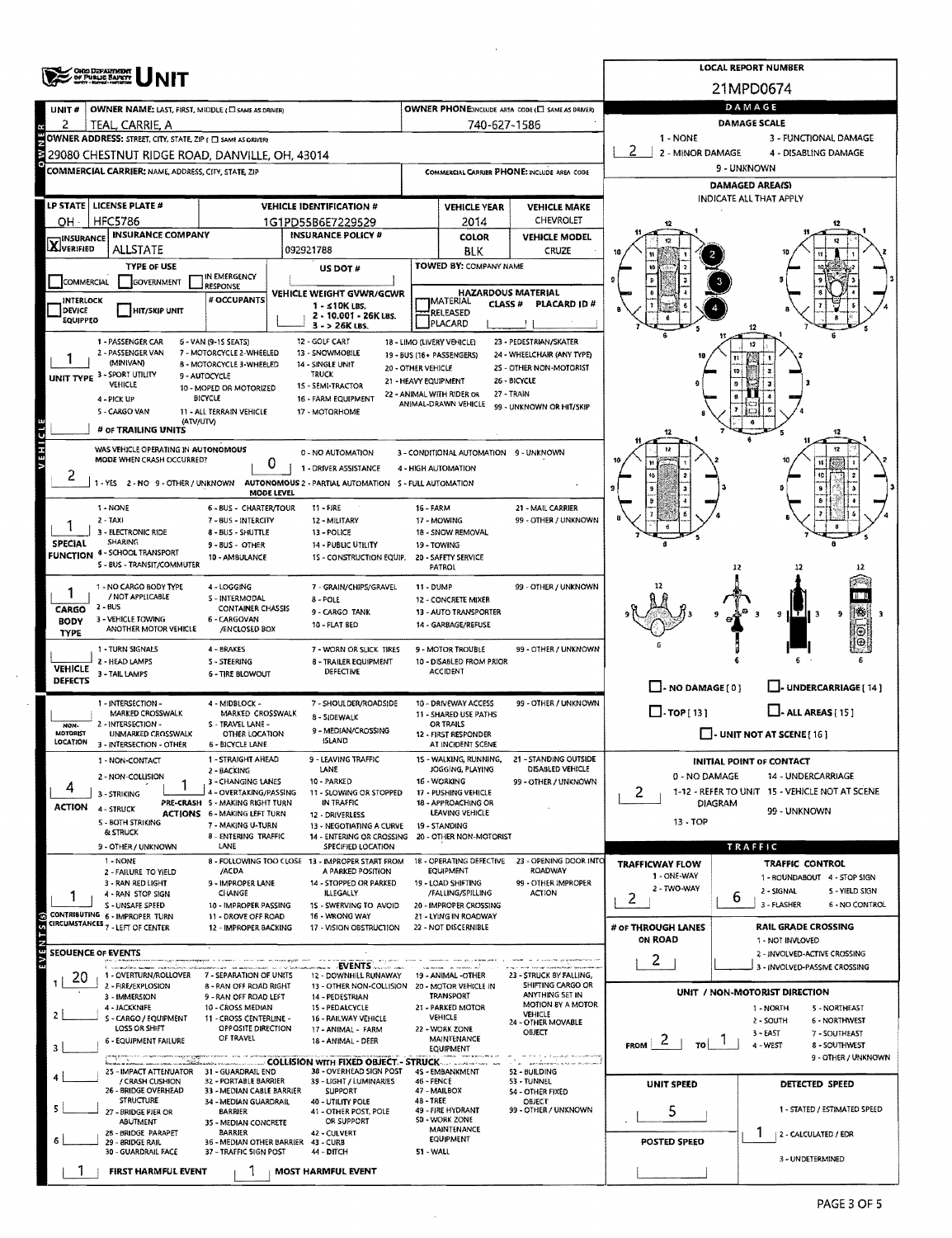|                                                                  | <b>WEERER MOTORIST / NON-MOTORIST</b>                                                                           |                                                              |                                      |                                                                                                      |                                 |                                                 |                                 |                                                                       |                                                                                        | <b>LOCAL REPORT NUMBER</b><br>21MPD0674 |                                                          |                      |                                         |                                                              |                          |  |  |
|------------------------------------------------------------------|-----------------------------------------------------------------------------------------------------------------|--------------------------------------------------------------|--------------------------------------|------------------------------------------------------------------------------------------------------|---------------------------------|-------------------------------------------------|---------------------------------|-----------------------------------------------------------------------|----------------------------------------------------------------------------------------|-----------------------------------------|----------------------------------------------------------|----------------------|-----------------------------------------|--------------------------------------------------------------|--------------------------|--|--|
| UNIT#                                                            | NAME: LAST, FIRST, MIDDLE                                                                                       |                                                              |                                      |                                                                                                      |                                 |                                                 |                                 |                                                                       |                                                                                        |                                         | DATE OF BIRTH<br><b>GENDER</b><br>AGE                    |                      |                                         |                                                              |                          |  |  |
| 1                                                                | COBLENTZ, RAYMOND, B                                                                                            | 02/09/1949                                                   |                                      |                                                                                                      |                                 |                                                 | 72                              | м                                                                     |                                                                                        |                                         |                                                          |                      |                                         |                                                              |                          |  |  |
|                                                                  | <b>ADDRESS: STREET, CITY, STATE, ZIP</b>                                                                        | <b>CONTACT PHONE - INCLUDE AREA CODE</b>                     |                                      |                                                                                                      |                                 |                                                 |                                 |                                                                       |                                                                                        |                                         |                                                          |                      |                                         |                                                              |                          |  |  |
| <b>ROIOR</b>                                                     |                                                                                                                 | 6163 CR 203, MILLERSBURG, OH, 44654                          |                                      |                                                                                                      |                                 |                                                 |                                 |                                                                       | 330-231-0230                                                                           |                                         |                                                          |                      |                                         |                                                              |                          |  |  |
| <b>NON-M</b>                                                     | <b>INJURIES INJURED</b><br><b>EMS AGENCY (NAME)</b><br>INJURED TAKEN TO: MEDICAL FACILITY (NAME, CITY)<br>TAKEN |                                                              |                                      |                                                                                                      |                                 |                                                 | SAFETY EQUIPMENT<br><b>USED</b> |                                                                       | <b>DOT-COMPLIANT</b>                                                                   | <b>SEATING</b><br>POSITION              |                                                          | <b>AIR BAG USAGE</b> | <b>EJECTION</b>                         | <b>TRAPPED</b>                                               |                          |  |  |
| 5                                                                | BY<br>ر 1ن                                                                                                      |                                                              |                                      |                                                                                                      |                                 |                                                 |                                 | 99                                                                    |                                                                                        | MC HELMET                               | 1                                                        | 1<br>1.<br>1         |                                         |                                                              |                          |  |  |
| OL STATE                                                         | LOCAL<br><b>OPERATOR LICENSE NUMBER</b><br>OFFENSE CHARGED<br>CODE                                              |                                                              |                                      |                                                                                                      |                                 | OFFENSE DESCRIPTION                             | <b>CITATION NUMBER</b>          |                                                                       |                                                                                        |                                         |                                                          |                      |                                         |                                                              |                          |  |  |
| OН                                                               | RG120085                                                                                                        |                                                              |                                      |                                                                                                      |                                 |                                                 |                                 |                                                                       |                                                                                        |                                         |                                                          |                      |                                         |                                                              |                          |  |  |
| OL CLASS                                                         | ENDORSEMENT<br><b>RESTRICTION SELECT UP TO 3</b><br><b>DRIVER</b>                                               |                                                              |                                      | <b>DISTRACTED</b>                                                                                    | ALCOHOL                         | ALCOHOL / DRUG SUSPECTED<br>MARIJUANA           |                                 | <b>CONDITION</b>                                                      | <b>STATUS</b>                                                                          | <b>ALCOHOL TEST</b><br><b>TYPE</b>      | VALUE<br><b>STATUS</b>                                   |                      |                                         | <b>DRUG TEST(S)</b><br><b>TYPE</b><br>RESULTS SELECT UP TO 4 |                          |  |  |
| 1                                                                | P, N                                                                                                            | BY <sub>1</sub><br>3                                         |                                      |                                                                                                      | <b>OTHER DRUG</b>               |                                                 |                                 | 1                                                                     | 1                                                                                      | 1                                       |                                                          | 1                    | 1                                       |                                                              |                          |  |  |
| UNIT #                                                           | NAME: LAST, FIRST, MIDDLE                                                                                       |                                                              |                                      |                                                                                                      |                                 |                                                 |                                 |                                                                       |                                                                                        |                                         | DATE OF BIRTH                                            |                      |                                         | <b>AGE</b>                                                   | <b>GENDER</b>            |  |  |
| 2                                                                | TEAL, ABBYGAYLE, N                                                                                              |                                                              |                                      |                                                                                                      |                                 |                                                 |                                 |                                                                       |                                                                                        |                                         | 02/21/2000                                               |                      |                                         | 21                                                           | F                        |  |  |
|                                                                  | <b>ADDRESS: STREET, CITY, STATE, ZIP</b>                                                                        |                                                              |                                      |                                                                                                      |                                 |                                                 |                                 |                                                                       |                                                                                        |                                         | <b>CONTACT PHONE - INCLUDE AREA CODE</b>                 |                      |                                         |                                                              |                          |  |  |
| <b>BOZO</b>                                                      |                                                                                                                 | 29080 CHESTNUT RIDGE ROAD, DANVILLE, OH, 43014               |                                      |                                                                                                      |                                 |                                                 |                                 |                                                                       |                                                                                        | 740-485-3725                            |                                                          |                      |                                         |                                                              |                          |  |  |
|                                                                  | INJURIES INJURED<br><b>TAKEN</b>                                                                                | <b>EMS AGENCY (NAME)</b>                                     |                                      |                                                                                                      |                                 | INJURED TAKEN TO: MEDICAL FACILITY (NAME, CITY) |                                 | SAFETY EQUIPMENT<br>usep                                              |                                                                                        | <b>JDOT-COMPLIANT</b>                   | <b>SEATING</b><br>POSITION                               |                      | AIR BAG USAGE                           | EJECTION                                                     | <b>TRAPPED</b>           |  |  |
| 5                                                                | BY<br>ر 1 ر                                                                                                     |                                                              |                                      |                                                                                                      |                                 |                                                 |                                 | 99                                                                    |                                                                                        | MC HELMET                               | -1                                                       |                      | 1                                       | 1                                                            | -1                       |  |  |
| <b>OL STATE</b>                                                  | <b>OPERATOR LICENSE NUMBER</b>                                                                                  |                                                              |                                      |                                                                                                      | OFFENSE CHARGED                 |                                                 | LOCAL<br>CODE                   | OFFENSE DESCRIPTION                                                   |                                                                                        |                                         |                                                          |                      | <b>CITATION NUMBER</b>                  |                                                              |                          |  |  |
| OН                                                               | UU765372                                                                                                        |                                                              |                                      |                                                                                                      |                                 |                                                 |                                 |                                                                       |                                                                                        |                                         |                                                          |                      |                                         |                                                              |                          |  |  |
| OL CLASS                                                         | ENDORSEMENT                                                                                                     | <b>RESTRICTION SELECT UP TO 3</b>                            | <b>DRIVER</b>                        | <b>DISTRACTED</b>                                                                                    |                                 | ALCOHOL / DRUG SUSPECTED<br><b>MARUUANA</b>     |                                 | <b>CONDITION</b>                                                      |                                                                                        | ALCOHOL TEST                            |                                                          |                      | <b>DRUG TEST(S)</b><br><b>TYPE</b>      |                                                              | RESULTS SELECT UP TO 4   |  |  |
| 4                                                                |                                                                                                                 | 3                                                            | BY                                   |                                                                                                      | ALCOHOL<br>OTHER DRUG           |                                                 |                                 | 1                                                                     | <b>STATUS</b><br>1                                                                     | <b>TYPE</b><br>1                        | VALUE                                                    | <b>STATUS</b><br>1   | 1                                       |                                                              |                          |  |  |
| UNIT #                                                           | NAME: LAST, FIRST, MIDDLE                                                                                       |                                                              |                                      |                                                                                                      |                                 |                                                 |                                 |                                                                       |                                                                                        |                                         | DATE OF BIRTH                                            |                      |                                         | AGE                                                          | <b>GENDER</b>            |  |  |
|                                                                  |                                                                                                                 |                                                              |                                      |                                                                                                      |                                 |                                                 |                                 |                                                                       |                                                                                        |                                         |                                                          |                      |                                         |                                                              |                          |  |  |
|                                                                  | <b>ADDRESS: STREET, CITY, STATE, ZIP</b>                                                                        |                                                              |                                      |                                                                                                      |                                 |                                                 |                                 |                                                                       | <b>CONTACT PHONE - INCLUDE AREA CODE</b>                                               |                                         |                                                          |                      |                                         |                                                              |                          |  |  |
|                                                                  |                                                                                                                 |                                                              |                                      |                                                                                                      |                                 |                                                 |                                 |                                                                       |                                                                                        |                                         |                                                          |                      |                                         |                                                              |                          |  |  |
| <b>M-NON</b>                                                     | INJURIES INJURED<br><b>TAKEN</b>                                                                                | <b>EMS AGENCY (NAME)</b>                                     |                                      |                                                                                                      |                                 | INJURED TAKEN TO: MEDICAL FACILITY (NAME, CITY) |                                 | <b>SAFETY EQUIPMENT</b><br>USED                                       | <b>SEATING</b><br>AIR BAG USAGE<br><b>EJECTION</b><br>DOT-COMPLIANT<br><b>POSITION</b> |                                         |                                                          |                      |                                         | <b>TRAPPED</b>                                               |                          |  |  |
|                                                                  | BV                                                                                                              |                                                              |                                      | LOCAL<br>OFFENSE CHARGED<br>OFFENSE DESCRIPTION<br>CODE<br>ALCOHOL / DRUG SUSPECTED<br><b>DRIVER</b> |                                 |                                                 | JMC HELMET                      |                                                                       |                                                                                        |                                         | <b>CITATION NUMBER</b>                                   |                      |                                         |                                                              |                          |  |  |
| <b>SO</b>                                                        | OL STATE OPERATOR LICENSE NUMBER                                                                                |                                                              |                                      |                                                                                                      |                                 |                                                 |                                 |                                                                       |                                                                                        |                                         |                                                          |                      |                                         |                                                              |                          |  |  |
| OL CLASS                                                         | <b>ENDORSEMENT</b>                                                                                              | <b>RESTRICTION SELECT UP TO 3</b>                            |                                      |                                                                                                      |                                 |                                                 | <b>CONDITION</b>                | ALCOHOL TEST                                                          |                                                                                        |                                         | <b>DRUG TEST(S)</b>                                      |                      |                                         |                                                              |                          |  |  |
|                                                                  |                                                                                                                 |                                                              |                                      | <b>DISTRACTED</b>                                                                                    | ALCOHOL                         | MARIJUANA                                       |                                 |                                                                       | <b>STATUS</b>                                                                          | TYPE                                    | VALUE                                                    | <b>STATUS</b>        | <b>TYPE</b>                             |                                                              | RESULTS SELECT UP TO A   |  |  |
|                                                                  |                                                                                                                 |                                                              | BY                                   |                                                                                                      | OTHER DRUG                      |                                                 |                                 |                                                                       |                                                                                        |                                         |                                                          |                      |                                         |                                                              |                          |  |  |
|                                                                  | <b>INJURIES</b>                                                                                                 | SEATING POSITION                                             |                                      | <b>AIR BAG</b>                                                                                       | и                               | OL CLACC                                        |                                 | OL RESTRICTION(S) DRIVER DISTRACTION                                  |                                                                                        |                                         |                                                          |                      |                                         | <b>TEST STATUS</b>                                           |                          |  |  |
| FATAL<br>2% SUSPECTED SERIOUS                                    |                                                                                                                 | - FRONT - LEFT SIDE<br>(MOTORCYCLE DRIVER)                   | <b>A - NOT DEPLOYED.</b>             | 12 - DEPLOYED FRONT                                                                                  |                                 | - CLASS A                                       |                                 | - ALCOHOL INTERLOCK<br><b>DEVICE:</b>                                 |                                                                                        |                                         | <b>MELL: NOT DISTRACTED</b><br>2 - MANUALLY OPERATING AN |                      |                                         | $\sim$ NONE GIVEN.<br><b>2. TEST REFUSED</b>                 |                          |  |  |
| INJURY.<br>3 - SUSPECTED MINOR                                   |                                                                                                                 | <b>EFRONT MIDDLE</b><br>3 - FRONT - RIGHT SIDE               | 3 - DEPLOYED SIDE<br>FRONT/SIDE.     | 4'- DEPLOYED BOTH,                                                                                   |                                 | 2 - CLASS B<br>3 - CLASS C                      |                                 | 2 - CDUINTRASTATE ONLY<br>3 - CORRECTIVE LENSES                       |                                                                                        |                                         | 不識<br><b>ELECTRONIC</b><br>COMMUNICATION DEVICE          |                      | <b>3 TEST GIVEN A CALL</b>              |                                                              | CONTAMINATED SAMPLE      |  |  |
| INJURY : 1<br>- POSSIBLE INJURY                                  |                                                                                                                 | -SECOND - LEFT SIDE<br>(MOTORCYCLE PASSENGER),               |                                      | 5 NOT APPLICABLE<br>9 - DEPLOYMENT UNKNOWN*                                                          |                                 | 4 - REGULAR CLASS                               |                                 | 4 - FARM WAIVER<br><b>IS - EXCEPT CLASS A BUS</b>                     |                                                                                        | - DIALING)                              | (TEXTING, TYPING,<br>- TALKING ON HANDS-FREE             |                      | 4 - TEST GIVEN,                         | <b>ZUNUSABLE</b>                                             |                          |  |  |
| 5 - NO APPARENT INJURY                                           |                                                                                                                 | 5 - SECOND - MIDDLE<br>5 - SECOND - RIGHT SIDE'              |                                      |                                                                                                      | 도시 R <sub>ea</sub>              | $(OHIO = D)$<br><sup>(</sup> 5 - M/C MOPED ONLY |                                 | 6 - EXCEPT CLASS A<br>& CLASS B BUS-<br><b>EXCEPT TRACTOR-TRAILER</b> |                                                                                        |                                         | COMMUNICATION DEVICE<br>4° TALKING ON HAND-HELD          |                      | 5 - TEST GIVEN.                         | <b>RESULTS KNOWN</b>                                         |                          |  |  |
|                                                                  | <b>INJURIES TAKEN BY</b>                                                                                        | 7 - THIRD - LEFT SIDE<br>(MOTORCYCLE SIDE CAR)               | 1 - NOT EJECTED                      | <b>EJECTION</b>                                                                                      |                                 | 6 - NO VALID OL →                               |                                 | 8 - INTERMEDIATE LICENSE<br><b>RESTRICTIONS</b>                       |                                                                                        |                                         | COMMUNICATION DEVICE<br>5 - OTHER ACTIVITY WITH AN       |                      |                                         | <b>RESULTS UNKNOWN</b>                                       | <b>ALCOHOL TEST TYPE</b> |  |  |
| - NOT TRANSPORTED                                                |                                                                                                                 | 8 - Third - Middle<br>9 - THIRD - RIGHT SIDE                 |                                      | 2 - PARTIALLY EJECTED<br>3 - TOTALLY EJECTED                                                         |                                 | OL ENDORSEMENT                                  |                                 | - LEARNER'S PERMIT<br>9.<br>RESTRICTIONS                              |                                                                                        |                                         | ELECTRONIC DEVICE<br>6 - PASSENGER                       |                      | 1 - NONE                                |                                                              |                          |  |  |
| $2 - EMS$                                                        | <b><i>TREATED AT SCENE</i></b><br>$\mathcal{F}$ .                                                               | 10 - SLEEPER SECTION<br>OF TRUCK CAB                         |                                      | 4 - NOT APPLICABLE`                                                                                  |                                 | H - HAZMAT                                      |                                 | <b>10 - LIMITED TO DAYLIGHT</b><br>ONLY.                              |                                                                                        |                                         | 7 - OTHER DISTRACTION<br>INSIDE THE VEHICLE              |                      | 2 - BLOOD<br>3 - URINE                  |                                                              |                          |  |  |
| 3 - POLICE                                                       |                                                                                                                 | 11 - PASSENGER IN<br>OTHER ENCLOSED CARGO                    |                                      | TRAPPED                                                                                              |                                 | M - MOTORCYCLE<br>P - PASSENGER                 |                                 | 11 - LIMITED TO EMPLOYMENT<br>: 12 - LIMITED - OTHER                  |                                                                                        | 8                                       | - OTHER DISTRACTION<br>OUTSIDE THE VEHICLE               |                      | 4 - BREATH<br><b>S-OTHER</b>            |                                                              |                          |  |  |
| 9 - OTHER / UNKNOWN                                              |                                                                                                                 | AREA (NON-TRAILING UNIT,<br>BUS PICK-UP WITH CAP)            | 1'- NOT TRAPPED<br>2 - EXTRICATED BY |                                                                                                      |                                 | N - TANKER                                      |                                 | 13 - MECHANICAL DEVICES<br>(SPECIAL BRAKES, HAND                      |                                                                                        |                                         | <b>9 - OTHER / UNKNOWN</b><br><b>CONDITION</b>           |                      |                                         |                                                              | <b>DRUG TEST TYPE</b>    |  |  |
| <b>1 - NONE-USED: 2 2 PM</b>                                     | <b>SAFETY EQUIPMENT</b>                                                                                         | 12 - PASSENGER IN<br>UNENCLOSED CARGO AREA 3 - FREED BY      |                                      | MECHANICAL MEANS                                                                                     |                                 | Q - MOTOR SCOOTER<br>R * THREE-WHEEL            |                                 | CONTROLS, OR OTHER<br>ADAPTIVE DEVICES)                               |                                                                                        |                                         | 1 - APPARENTLY NORMAL                                    |                      | 1 - NONE<br>2-BLOOD                     |                                                              |                          |  |  |
| 2 - SHOULDER BELT ONLY                                           |                                                                                                                 | 13 - TRAILING UNIT<br>14 - RIDING ON VEHICLE                 |                                      |                                                                                                      | NON-MECHANICAL MEANS            | MOTORCYCLE<br>S - SCHOOL BUS: 1                 |                                 | 14 - MILITARY VEHICLES ONLY-<br><b>15 - MOTOR VEHICLES</b>            |                                                                                        |                                         | <b>2-PHYSICAL IMPAIRMENT</b><br>3 EMOTIONAL (E.G.,       |                      | <b>53 JURINE</b><br>4 - OTHER           |                                                              |                          |  |  |
| <b>USED</b><br>3 - LAP BELT ONLY USED<br>4 - SHOULDER & LAP BELT |                                                                                                                 | <b>EXTERIOR®</b><br>(NON-TRAILING UNIT)<br>15 - NON-MOTORIST |                                      |                                                                                                      |                                 | T - DOUBLE & TRIPLE                             |                                 | WITHOUT AIR BRAKES<br>'16 - OUTSIDE MIRROR<br>: 17 - PROSTHETIC AID   |                                                                                        |                                         | DEPRESSED, ANGRY,<br>DISTURBED)                          |                      |                                         |                                                              | DRUG TEST RESULT(S)      |  |  |
| <b>USED</b>                                                      | 見合き<br>S - CHILD RESTRAINT SYSTEM                                                                               | 99. OTHER / UNKNOWN                                          |                                      |                                                                                                      | $\sharp\mathcal{H}$<br>n,<br>7, | TRAILERS<br>X - TANKER / HAZMAT                 |                                 | '1B - OTHER                                                           |                                                                                        | 4 - ILLNESS                             | 5:- FELL ASLEEP, FAINTED,                                |                      | 1 - AMPHETAMINES<br>2 - BARBITURATES    |                                                              |                          |  |  |
| - FORWARD FACING                                                 |                                                                                                                 | 顯片                                                           |                                      |                                                                                                      |                                 |                                                 |                                 |                                                                       |                                                                                        |                                         | <b>FATIGUED, ETC.</b><br>6 - UNDER THE INFLUENCE OF      |                      | 3 - BENZODIAZEPINES<br>4 - CANNABINOIDS |                                                              |                          |  |  |
| - REAR FACING                                                    | 6 - CHILD RESTRAINT SYSTEM.                                                                                     |                                                              |                                      |                                                                                                      | 42                              | <b>GENDER</b><br>if - Female                    |                                 |                                                                       |                                                                                        |                                         | MEDICATIONS / DRUGS /<br><b>ALCOHOL</b>                  |                      | 5 - COCAINE<br>6 - OPIATES / OPIOIDS    |                                                              |                          |  |  |
| 7 - BOOSTER SEAT<br>8 - HELMET USED                              |                                                                                                                 |                                                              |                                      |                                                                                                      |                                 | M - MALE                                        |                                 |                                                                       |                                                                                        |                                         | 9 - OTHER / UNKNOWN                                      |                      | 7 - OTHER<br>8 - NEGATIVE RESULTS       |                                                              |                          |  |  |
| 9 - PROTECTIVE PADS USED                                         | (ELBOWS, KNEES, ETC)                                                                                            |                                                              |                                      |                                                                                                      |                                 | U - OTHER / UNKNOWN                             |                                 |                                                                       |                                                                                        |                                         |                                                          |                      |                                         |                                                              |                          |  |  |
| 10 - REFLECTIVE CLOTHING                                         | 11 - LIGHTING - PEDESTRIAN                                                                                      |                                                              |                                      |                                                                                                      |                                 |                                                 |                                 |                                                                       |                                                                                        |                                         |                                                          |                      |                                         |                                                              |                          |  |  |
| / BICYCLE ONLY<br>99 - OTHER / UNKNOWN                           |                                                                                                                 |                                                              |                                      |                                                                                                      |                                 |                                                 |                                 |                                                                       |                                                                                        |                                         |                                                          |                      |                                         |                                                              |                          |  |  |

 $\bar{\mathcal{A}}$ 

 $\hat{\mathcal{A}}$ 

 $\sim$ 

 $\Delta \sim 10^6$